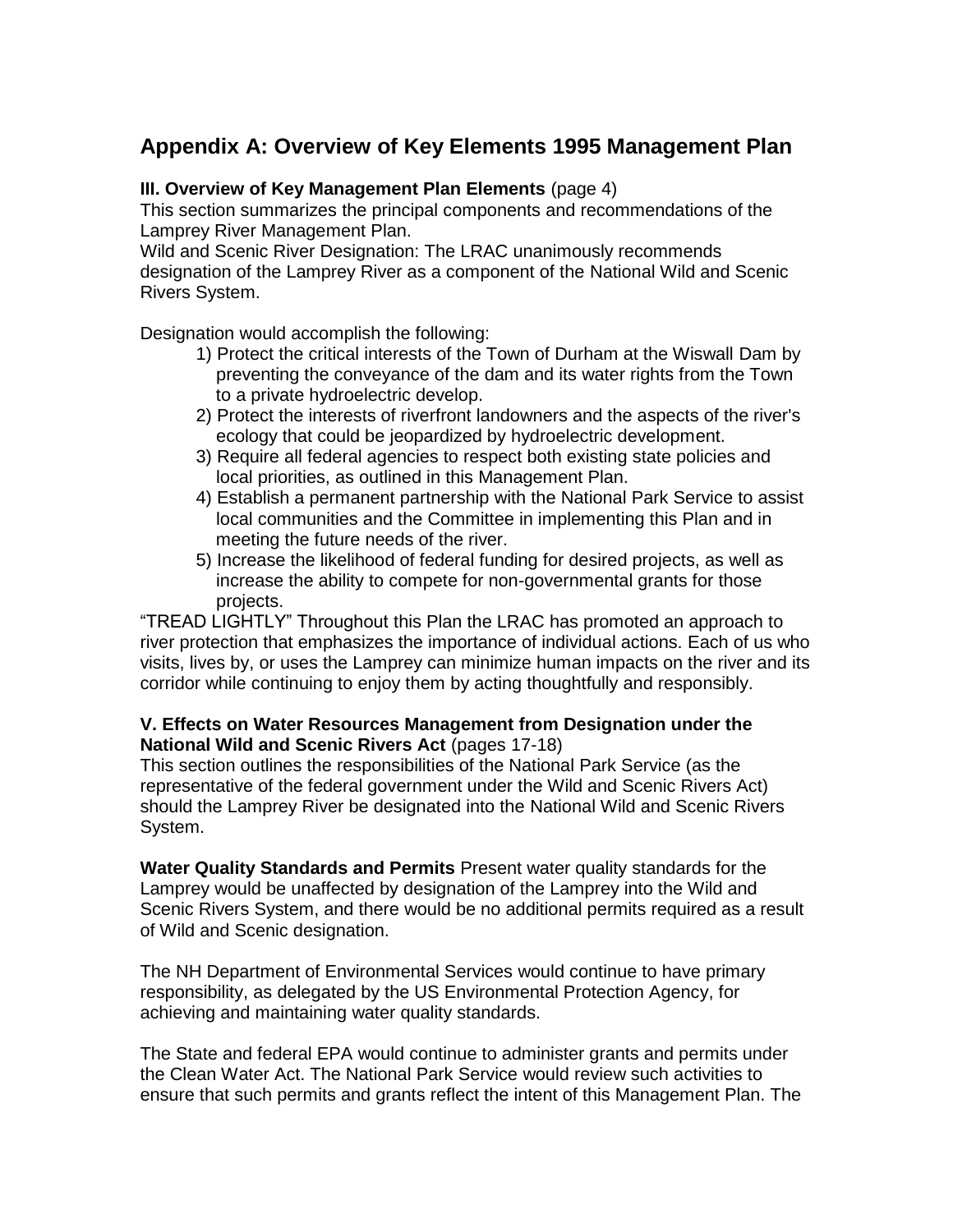National Park Service would continue to seek ways for the Town of Epping to upgrade its treatment facility, including support of requests for financial assistance.

**Enhancing Water Quality** The National Park Service would seek the cooperation of federal agencies, especially the EPA, to alleviate water quality problems. Emphasis would be placed on bolstering implementation of nonpoint source pollution programs in the watershed, resolving known water quality problems, and sponsoring research related to water quality issues.

#### **lnstream Flow:**

**Responsibilities** The State of New Hampshire would continue to have primary responsibility for establishing and maintaining protective instream flow conditions as articulated in the NH Rivers Management and Protection Act. The National Park Service has no authority to supersede or otherwise overrule the state's jurisdiction in this regard.

The National Park Service would review and comment on all water resource development projects on or affecting the designated segment that require federal funds or federal permits to ensure their compatibility with the maintenance of flows adequate to support the outstanding resources of the Lamprey. Such review would include permits issued by the Army Corps of Engineers for dredge and fill permitted under Section 404 of the Clean Water Act.

**Wiswall Dam** The responsibility for operation of the Wiswall Dam to maintain flow conditions would remain with the Town of Durham. Since it is an existing facility, the National Park Service would have no review authority over the operation of the town's water system or intake structure. Further, the National Park Service would recognize the municipal withdrawals from the Lamprey, together with the continued maintenance and operation of the dam and appurtenant facilities in their present capacities, size, and location, as compatible with designation into the National Wild and Scenic Rivers System. It is the responsibility of the state and town to make sure that the operation of the dam maintains adequate flows downstream of the dam. As recommended in this Plan, the NPS, in cooperation with state and private partners, would seek funding for a fish ladder at the dam as a river enhancement initiative associated with designation. Any such initiative would require the Town of Durham's cooperation, and the town would be under no financial obligation. The National Park Service and its partners would assume responsibility for funding a fish ladder initiated as a result of designation.

### **Federal Water Resource Development Projects:**

Any water resource development project funded, permitted, undertaken, or otherwise assisted by a federal agency would be subject to review by the National Park Service to ensure no direct and adverse effect on the designated segment of the Lamprey River or its outstanding natural and cultural values. The establishment of such a long-term water resources policy for all federal agencies is central to the purposes of the Wild and Scenic Rivers Act.

The NPS review of such projects would be conducted in consultation with affected communities, the state, and the Lamprey River Advisory Committee.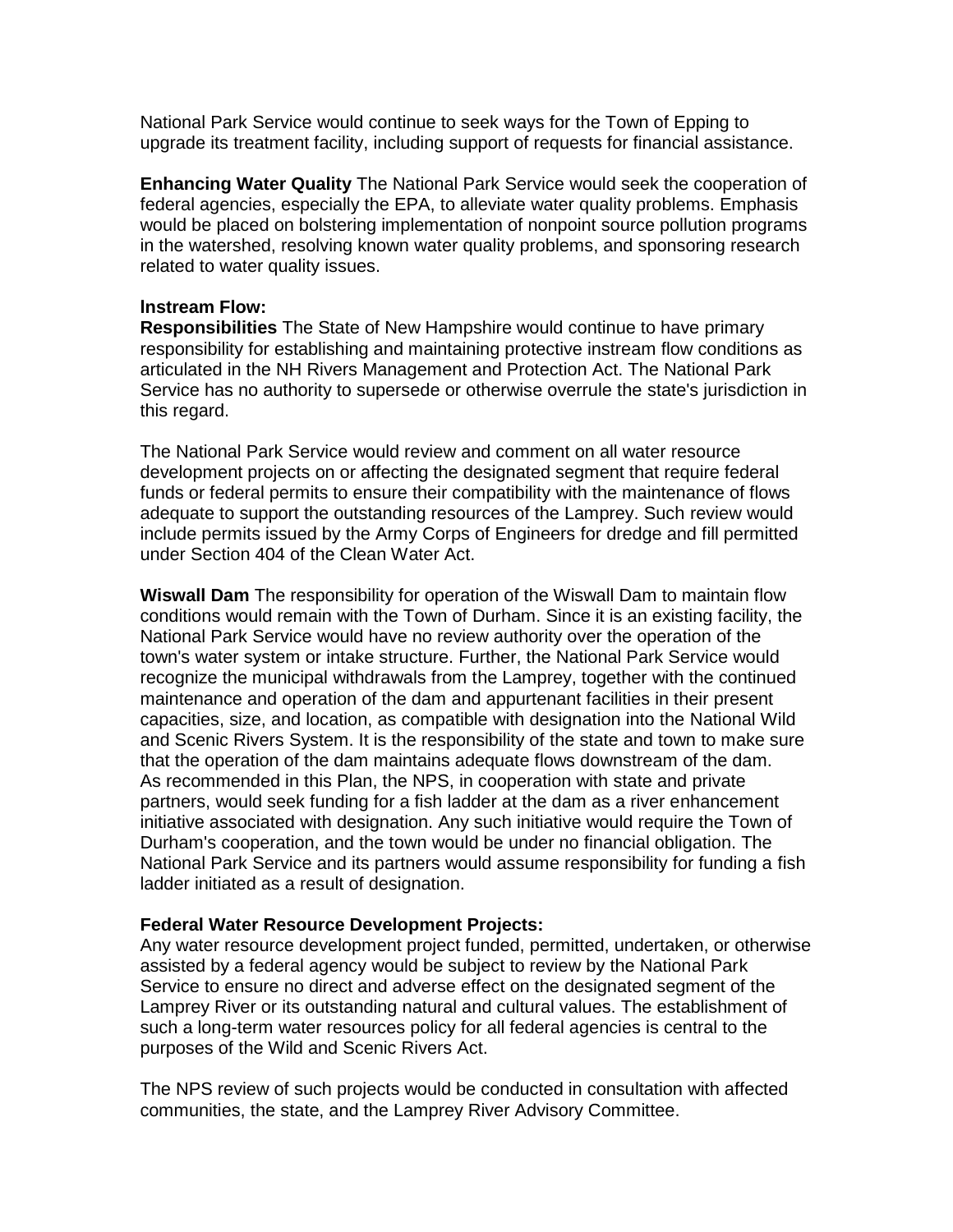## **Hydroelectric Development:**

**On the Designated Segment** Hydroelectric development projects on the designated river segment, including the pending project at the Wiswall Dam in Durham, would be prohibited under the terms of the National Wild and Scenic Rivers Act. This prohibition would serve to protect the Town of Durham's water rights at the Wiswall Dam.

**Above or Below the Designated Segment** New hydroelectric projects above or below the segment would need to comply with the general provisions for federally assisted water resource development projects, namely, that they create no direct and adverse effect on the designated segment or its outstanding natural and cultural features.

#### **IX. Effects on Ecological, Historic, and Recreational Resources Management from Designation under the Wild and Scenic Rivers Act** (page 35- 36)

This section outlines the support available from the National Park Service (as the representative of the federal government under the Wild and Scenic Rivers Act) if designation of the Lamprey River into the National Wild and Scenic Rivers System occurs.

General:

The National Park Service would seek to utilize the national designation to ensure that federal agency actions related to the river were consistent with the goals and objectives of this Plan.

The technical planning resources and financial assistance of the National Park Service would be available for conservation and enhancement projects related to the natural, cultural, and recreational resources highlighted in this Plan, subject to Congressional appropriations and other budgetary constraints. The National Park Service would consider requests for such assistance in coordination with the Lamprey River Advisory Committee.

### Ecological Integrity:

The objective of the LRAC is to protect and enhance the ecological integrity of the Lamprey River by promoting research, education, and voluntary land protection to complement enforcement of existing regulations. The National Park Service supports this approach, and would cooperate with all relevant parties in its promotion.

The NPS would support the LRAC's voluntary land protection program as an integral aspect of conserving the Lamprey's special ecological values.

The NPS, in conjunction with the LRAC, the NH Natural Heritage Inventory, and The Nature Conservancy, would explore avenues for continuing ecological research and monitoring conducted through the Wild and Scenic River study.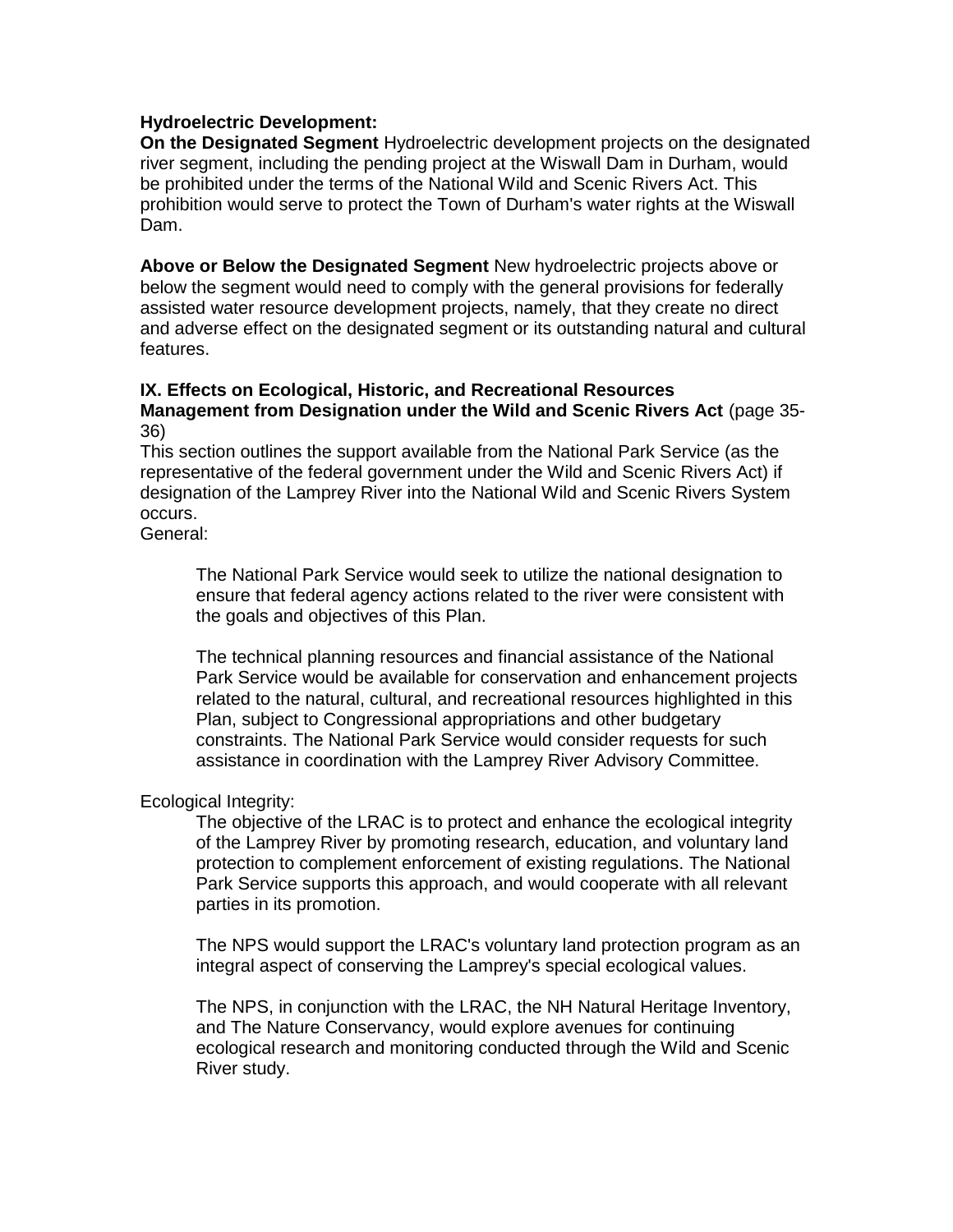Historical and Archaeological Resources:

The National Park Service would support the efforts of the LRAC to research, protect, and interpret the historical and archaeological aspects of the Lamprey River. The NPS has substantial expertise and experience in such areas, and would consider requests for technical and other assistance.

### Public Enjoyment:

The National Park Service supports the LRAC's goals for recreational use and development as articulated in this Plan. The NPS would not promote recreational use of the Lamprey which exceeds the scope of this Plan, and would work to ensure that uses are compatible with and sensitive to the river's outstanding natural and cultural resources and to the river's inherent limitations for recreational use.

All recreational uses of the river area, including hunting, fishing, trapping, snowmobiling, boating, and other such uses would be unaffected by national designation, and would continue to be managed according to existing state and local authorities.

### **B. Designation under the National Wild and Scenic Rivers Act** (page 38-39)

### Purposes:

The broad purposes of national designation on the Lamprey are to:

- 1) establish federal policies for the watercourse which ensure that federal actions are consistent with the river protection goals of this Plan and
- 2) provide for financial and technical assistance of the National Park Service in implementing this Lamprey River Management Plan.

### Administrative Structure:

The existing structure established through state designation of the Lamprey River under the RMPP satisfies the requirements of the national program for administering the designated river segment. The National Park Service would coordinate its responsibility to ensure federal agency consistency with the Lamprey River Advisory Committee. The LRAC would be the focal point for communication and coordination among local communities, the state, and the National Park Service, effectively continuing the cooperative approach established over the past several years.

### Designation Process:

The congressional designation process requires enactment of a designation bill specific to each new river segment. This bill is an amendment to the broader Wild and Scenic Rivers Act and contains provisions tailored to the river segment in question. For the Lamprey, the bill would identify this Plan as the management plan for the river and would establish the LRAC as the official advisory body to the NPS. In the event that local communities express a desire to move forward with a national designation based on the principles laid out in this Management Plan, the National Park Service will work with the LRAC, community officials, and the NH congressional delegation to draft an amendment to the Wild and Scenic Rivers Act designating the Lamprey. No designation will proceed without the express approval of town officials for the provisions of the designation bill and Management Plan.